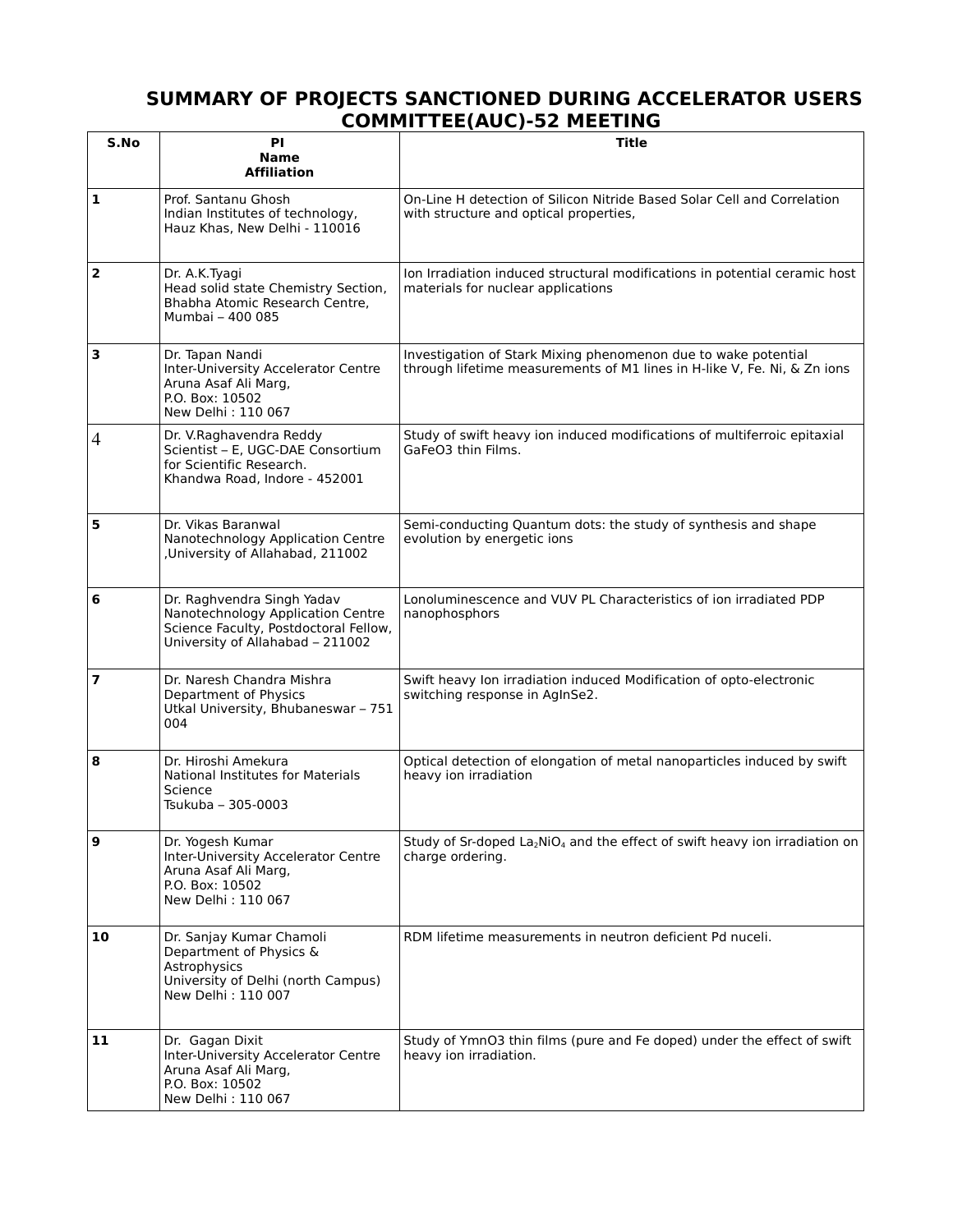| S.No | ΡI<br><b>Name</b><br><b>Affiliation</b>                                                                                              | <b>Title</b>                                                                                                                                                                                 |
|------|--------------------------------------------------------------------------------------------------------------------------------------|----------------------------------------------------------------------------------------------------------------------------------------------------------------------------------------------|
| 12   | Dr. R.G.Thomas<br>Scientific officer(F), NPD, BARC,<br>Mumbai-400085                                                                 | Mass angle correlation studied fusion fragments produced in $^{12}C+^{238}U$<br>and <sup>18</sup> O+ <sup>232</sup> Th reactions                                                             |
| 13   | Dr. Tanuja Mohanty<br>School of Physical, JNU, New Delhi -<br>110067                                                                 | Study of SHI induced modification in the photocatalytic and electronic<br>properties of graphene-TiO2 nanocomposite thin films                                                               |
| 14   | Bichitrananda Dash<br>Department of Physics<br>Salipur College, Salipur, Cuttak,<br>Orissa                                           | Effect of SHI irradiation on interfacial modification and magneto-electric<br>response of bilayer composite multiferroics.                                                                   |
| 15   | Pratap Kumar Sahoo<br>National Institute of Science<br>Education and research(NISER),<br>Bhubaneshwar - 751005                       | Observation of Phase formation, Co-existence of Ferromagnetism and<br>Superconductivity by ion beam mixing of Ni/Bi system                                                                   |
| 16   | Dr. P.V.Madhusudhana Rao<br>Nuclear Physics Department, Andhra<br>University, Visakhapatnam, Andhra<br>Pradesh - 530003              | Search for Octupole deformation in <sup>224</sup> U using INGA-HyRA combined at<br><b>IUAC</b>                                                                                               |
| 17   | Dr. Naresh Chandra Mishra<br>Department of Physics<br>Utkal University, Bhubaneswar -<br>751004                                      | Thickness dependent evolution of Au thin films under SHI irradiation.                                                                                                                        |
| 18   | Dr. B.K.Nayak<br>Nuclear Physics division,<br>Bhabha Atomic Research Centre.<br>Mumbai-400085                                        | Study of fusion-fission dynamics from fragment mass dependent<br>neutron and charged particle multiplicities for compound nuclei around<br>$Z = 100$                                         |
| 19   | Dr.A.M.Vinok Kumar<br>Department of Physics<br>University of Calicat/IUAC<br>Kerala - 673 635                                        | Evaporation Residue measurements in the $18$ , $160 + 181$ Ta using HIRA<br>spectrometer.                                                                                                    |
| 20   | Dr.G.Ravi Kumar<br>Technicla Physics Division<br>Baba Atomic Research Centre<br>Trombay, Mumbai-400085                               | Effect of ion irradiation on the metamagnetic transition in Ce(Fe0.96Ru-<br>0.04)2                                                                                                           |
| 21   | Prof. Ashok Kumar<br>Department of Physics<br><b>Tezpur University</b>                                                               | Ionic Transport Studies in Ionic Liquid based Polymer Nanocomposite<br>Electrolytes and Swift Heavy Ion Irradiation Effects                                                                  |
| 22   | Mr.Ashwath Rao<br>C/o Prof. B.R.Singh<br>Department of Microelectronice<br>Indian Institutes of Information<br>technology, Allahabad | Radiation effects on semiconductor devices                                                                                                                                                   |
| 23   | Ms. Navjot Kaur<br>C/o Prof. Rajeev Patnaik<br>Department of Geology<br>Punjab University, Chandigarh                                | Geochnonological & poleocli matological application of cosmogenic radio<br>nuclides in Narmada valley & in Neogene to quaternary transition in the<br>shivalik deposits of Himachal Pradesh. |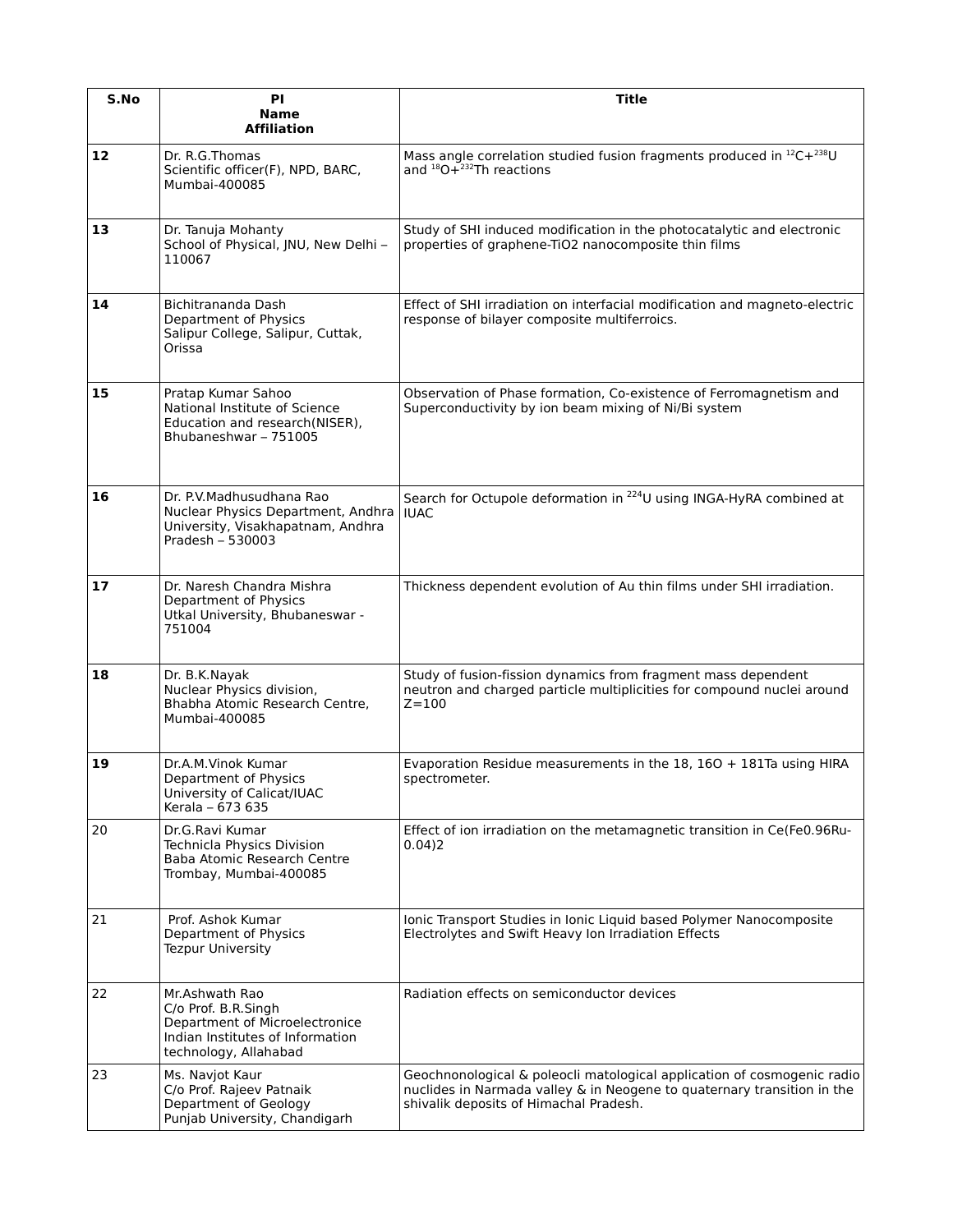| S.No | ΡI<br><b>Name</b><br>Affiliation                                                                                                                                                       | Title                                                                                                                              |
|------|----------------------------------------------------------------------------------------------------------------------------------------------------------------------------------------|------------------------------------------------------------------------------------------------------------------------------------|
|      |                                                                                                                                                                                        |                                                                                                                                    |
| 24   | Mr. Yasir Ali<br>C/o Prof.A.S.Dhaliwal<br>Department of Applied Physics<br>sant Longowal institutes of<br>Engineering and<br>Technology (Deemed University).<br>Sangrur (Punjab 148106 | Effect of ion beam irradiation of metal-conducting polymer composites                                                              |
| 25   | Mr. Khalid Sultan<br>C/o Dr. M.Ikram<br>Department of Physics<br>NIT, Srinagar                                                                                                         | Synthesis, Characterization of some Rare Earth Transition metal Oxides<br>and their irradiation study                              |
| 26   | Mr. Parmod Kumar<br>C/o Dr. Hitendra K.Malik<br>Department of Physics<br>IIT Delhi, New Delhi-110016                                                                                   | Swift Heavy ion induced modifications on Mg doped ZnO systems                                                                      |
| 27   | Gurpreet Kaur<br>C/o Dr. B.R.Behera<br>Department of Physics<br>Punjab University,<br>Chandigarh - 160014                                                                              | Measurement of Fusion Barriers for cold and hot fusion reactions                                                                   |
| 28   | Mr. Harish Kumar<br>C/o Dr. M.Afzal Ansari<br>Department of Physics<br>AMU Aligarh - 202002                                                                                            | Study of entrance channel effects on incomplete fusion dynamics in<br>heavy ion induced reactions at E=3-7 MeV/nucleon             |
| 29   | Mr. Haris Kunari<br>C/o Dr. Tauheed Ahmad<br>Department of Physics<br>AMU Aligarh                                                                                                      | Structure and spectra of highly charged tin atoms                                                                                  |
| 30   | Mahender Partap Singh Rana<br>C/o R.C.Ramola<br>Department of Physics<br>HNBG University, Garhwal                                                                                      | Synthesis and modification of Pure and Doped Tin Oxide(SnO <sub>2</sub> ) Thin Film<br>Using Thermal Annealing and SHI irradiation |
| 31   | Sandhya Negi<br>C/o Prof. R.C.Ramola<br>Department of Physics<br>HNBG University, Garhwal                                                                                              | Synthesis and modifications of doped ZnO nanocomposite thin film for<br>gas sensing applications                                   |
| 32   | Mr. Neelratan Singh<br>C/oDr.C.S.Dubey<br>Department of Geoogy<br>University of Delhi                                                                                                  | Active tectonics, erosion and Tectono geomarphotogical studies in<br>relation to climate in Satluj river valley                    |
| 33   | Mr. Basu Kumar<br>C/o Dr.Anil Kumar<br>Department of Physics<br>Jai Prakash Vishwavidyalaya,                                                                                           | Beam foil spectroscopy of highly charged 3d elements                                                                               |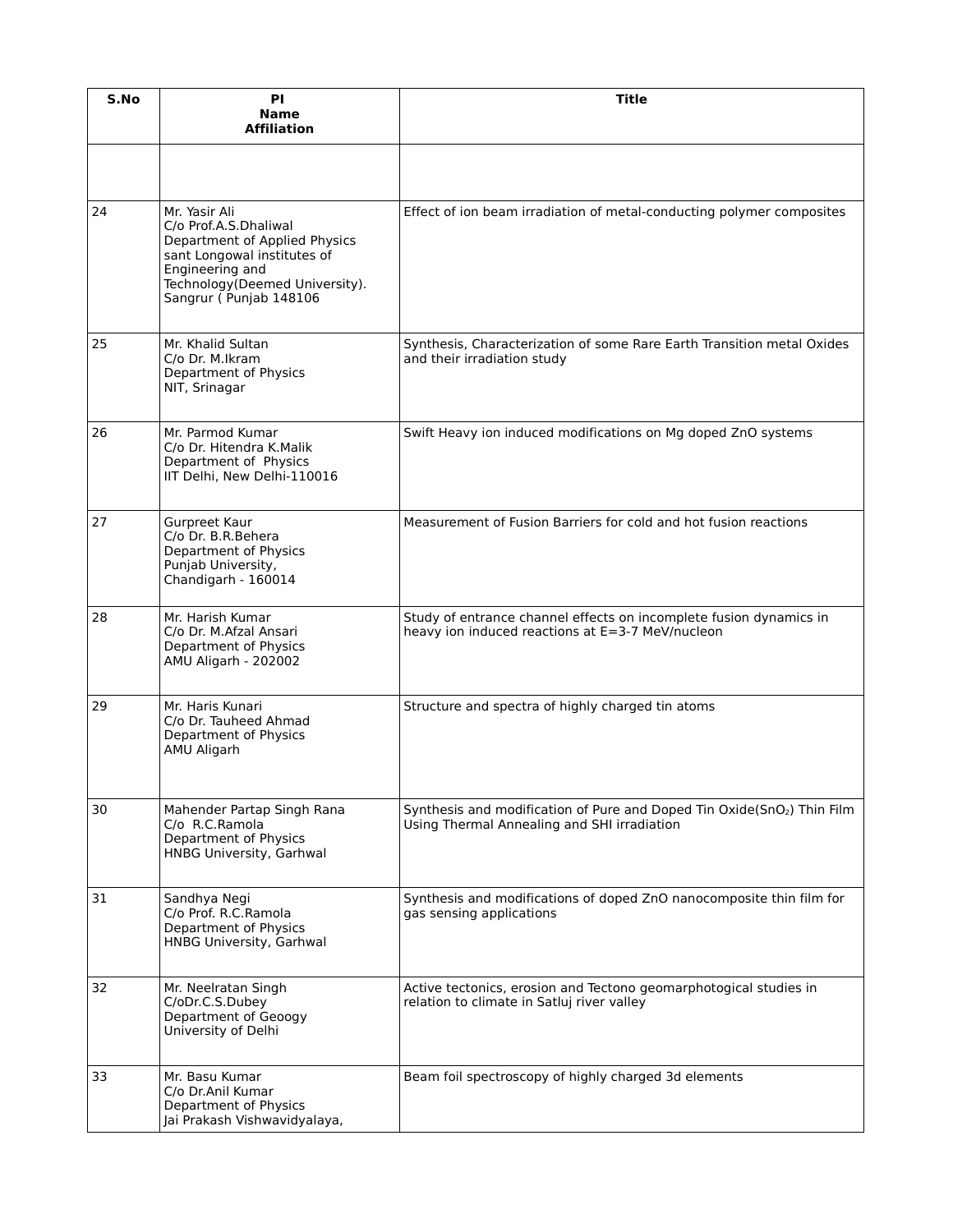| S.No | <b>PI</b><br><b>Name</b><br><b>Affiliation</b>                                                                             | <b>Title</b>                                                                                                                                                                |
|------|----------------------------------------------------------------------------------------------------------------------------|-----------------------------------------------------------------------------------------------------------------------------------------------------------------------------|
|      | Chapra-841 301                                                                                                             |                                                                                                                                                                             |
| 34   | Mr. Pragati Kumar<br>C/o Dr. Avinash Agarwal<br>Department of Physics<br>Bareilly College, Bareilly - 243005<br>UP         | SHI effect on luminescence activator doped CdS based nanocomposites                                                                                                         |
| 35   | Ms. Arpna Kujur<br>C/o Prof. D.Behera<br>Department of Physics<br>National Institutes of Technology,<br>Rourkela           | Enhancement luf swift heavy ion irradiation of critical current density of<br>YBCO with Non-Super-conducting Nano- particles                                                |
| 36   | Ms. Sumiara Mehraj<br>C/o Prof. Alimddin<br>Aligarh Muslim University<br>UP - 202002                                       | Effect of Swift Heavy Ion irradiation on Structural, Optical and<br>Magnetic Properties Sni1-xFexO2 Thin films and SnO2/Sn1-xFexO2<br>Bilayer.                              |
| 37   | Dr. S.K.Sinha<br><b>Deptt of Applied Physics</b><br>Birla Institutes of technology Mesra,<br>Ranchi                        | Swift ions for better biocompatibility of Sol-gel coated Hap on alumina                                                                                                     |
| 38   | Prof. Keya Dharamvir<br>Panjab University<br>Chandigarh                                                                    | Physico-Chemical Studies of Carbon Nanotubes Modified by Swift Heavy<br>Ion Irradiation.                                                                                    |
| 39   | Dr. Shashi Verma<br>Department of Physics<br>University of Delhi<br>Delhi - 110007                                         | Study of fission dynamics through neutron, multiplicity measurements in<br>mass region $\sim$ 200                                                                           |
| 40   | Dr. Anil Vithal Ghule<br>Deptt. Of Nanotechnology<br>Dr. Babasaheb Amebdkar<br>Marathwada University<br>Aurangabad-431004, | Engineering of $Al_2O_3$ . NiO nanomaterial via swift heavy ion (SHI) Ni+<br>irradiation on $Al_2O_3$ thin films prepared by SILAR for catalysis/gas sensor<br>application. |
| 41   | Dr.Manzoor A.Malik<br>Deptt. Of Physics<br>University of Kashmir<br>Hazratbal, Srinagar - 190006,                          | Effect of SHI irradiation on some-physical properties of Superconducting/<br>Non-superconducting thin films                                                                 |
| 42   | Dr. Mohd. Ikram<br><b>NIT Srinagar</b><br>Hazratbal, Srinagar - 190006                                                     | Synthesis, characterization of some rare earth transition Metal Oxides &<br>their Irradiation Study                                                                         |
| 43   | Dr. B.N.Dole<br>Deptt. Of Physics<br>Dr. Babasaheb Ambedkar<br>Marathwada, University Aurangabad<br>$-431004$              | Effect of SHI irradiation on different properties of Mn doped ZnO<br>Nanoparticles                                                                                          |
| 44   | Prof. Avinash Chandra Pandey<br>HOD, PI(NAC)<br>University of Allahabad<br>Allahabad - 211 002                             | Tailoring the properties of Luminescent magnetic nanoparticles by swift<br>heavy ions                                                                                       |
| 45   | Dr. Nitin Kumar Puri<br>Department of Applied Physics,<br>Delhi Technological University<br>Bawana Road, Delhi-110042      | Origin of circular Rydberg stated in Beam Foil excitation                                                                                                                   |